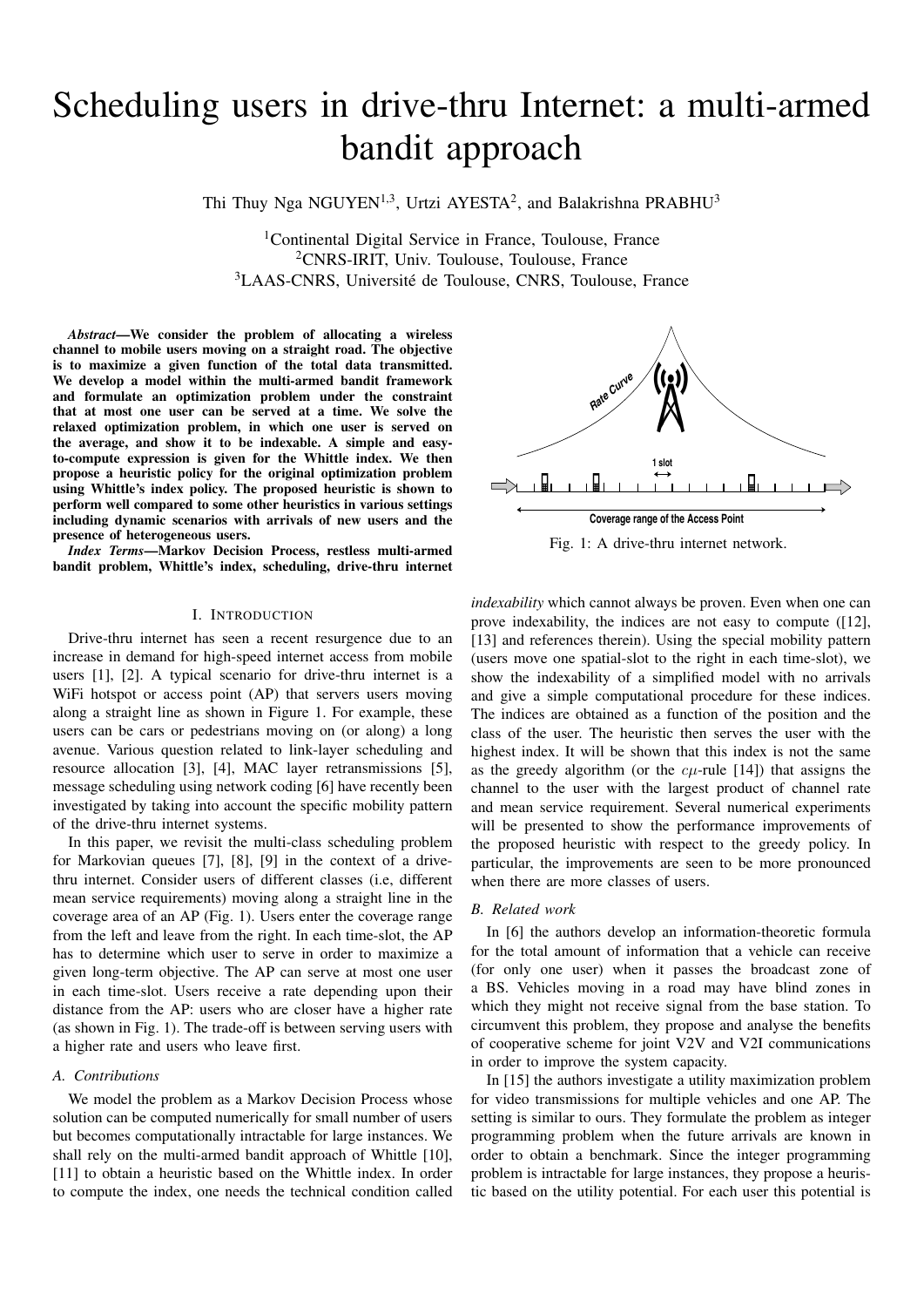computed as the maximum amount of utility that a user can get if it were served continuously for a certain number of slots. The user with this highest utility potential is served. This algorithm is similar to the Gittins' index policy which does not take into account the change in state of users.

Index policies have long been known in scheduling theory. In general, the solution to a scheduling problem will be a complex function of all the input parameters and the number of competing jobs. In practice such problems can be solved only for very specific instances. Remarkably, in some cases, a so-called *index policy* is optimal. For example, the optimality of  $c\mu$  and SRPT [16] can be cast in the framework of Multi-Armed Bandit Problems (MABP), a broad class of resource allocation problems for which index policies are known to be optimal. A MABP is a particular case of a Markov Decision Process: at every decision epoch the scheduler needs to select one *bandit*, and an associated reward is accrued. The state of this selected bandit evolves stochastically, while the state of all other bandits remains *frozen* or *rested*. The scheduler knows the state of all bandits and aims at maximizing the total average reward. In a ground-breaking result Gittins showed that the optimal policy that solves a MABP is an index rule, nowadays commonly referred to as Gittins' index policy [11]. Thus, for each bandit, one calculates Gittins' index, which depends only on its own current state and stochastic evolution. The optimal policy activates in each decision epoch the bandit with highest current index.

Despite its generality, in multiple cases of practical interest the problem cannot be cast as a MABP. For example, mobility of users directly invalidates the requirement that nonselected bandits remain *frozen*. In a seminal work [10], Whittle introduced the so-called Restless Bandit Problem (RBP), a generalization of the standard MABP in which all bandits might evolve over time according to a stochastic kernel that depends on whether the bandit is made active. RBP provides a powerful modeling framework, but its solution has in general a complex structure that might depend on the entire state-space description. In fact, it is known that RBP are PSPACE-hard even in its deterministic variant [17], and typically suffer from the curse of dimensionality.

Whittle considered a relaxed version of the problem (where the restriction on the number of *active* bandits needs to be respected on average only, and not in every decision epoch), and showed that the solution to the relaxed problem is of index type, referred to as *Whittle's index*. Whittle then defined a heuristic for the original problem, referred to as Whittle's index policy, where in every decision epoch the bandit with highest Whittle index is selected. It has been shown that the Whittle index policy performs strikingly well, see [18] for a discussion, and is asymptotically optimal under certain conditions, see [7], [19].

As mentioned earlier, Gittins' index is optimal for the 'rested' bandit problem, i.e, in which the bandits do not change state if they are not served. Moving users, on the other hand, are 'restless', since users change state (or position) even when they are not served. Thus, a better approach for drive-thru internet is the Whittle's relaxation based method for restless bandits which we shall follow in this paper.

## *C. Organization*

The rest of the paper is organized as follows. Section II formally describes the general setting and casts the problem as an MDP. It also proposes the simpler model of no arrivals. Section III states the main result on the indexability of the model of no arrivals and gives an easy to compute formula for the indices. The heuristic Whittle-index policy based upon the main result is presented in Section IV. This section also contains numerical comparisons of the proposed policy with other policies. The conclusions and further research directions appear in Section V. Some of the proofs have been moved to the appendix for improved readability, and some other have been omitted due to lack of space.

## II. PROBLEM FORMULATION

Consider an AP with a coverage range of length  $L$  (see Fig. 1). The users enter the coverage range from left, move at a constant velocity, and leave from the right. Every  $\Delta$  time units the AP has to decide which user to serve. Let  $v$  be the velocity of the users. Then, the coverage range can be divided into spatial-slots on length  $v\Delta = \sigma$ . Let  $S = \{0, 1, 2, ..., N\},\$ where  $N = L/\sigma - 1$ , denote the set of spatial-slots with the convention that slot 0 is the leftmost slot. The length of the timeslot is assumed to be much smaller than the coverage range of the AP (in the order of hundreds of meters). This is a reasonable assumption since scheduling decisions are made every 10-20 ms during which a car inside a city would move a distance of less than a meter.

The data rate received by a user in spatial-slot s depends on the distance between the AP and s. Users that are closer to the AP will get a higher rate than the users that are closer to the end points. We shall assume that the Signal-to-Noise Ratio (SNR) has a polynomial decay:  $SNR(s) = C_1 d(s)^{-\gamma}$  and that the data rate in slot s,  $C(s)$  can be obtained using Shannon's law:

$$
C(s) = C_2 \log(1 + SNR(s)).
$$
\n<sup>(1)</sup>

For more information on these formulae, we refer to [6]. The amount of data that is transmitted in a time-slot,  $r(s)$ , to a user served at rate  $C(s)$  will thus be  $C(s)\Delta$ .

Assumption 1. *The function* r(s) *is unimodal with maximum*  $at s = N/2$  (assuming N is even). It is non-decreasing on the *left and non-increasing on the right.*

The assumption is quite natural and is satisfied by the rate function derived from (1).

The total volume of data requested by user  $i$  is assumed to be an independent and exponentially distributed random variable with rate  $\eta_{i,b}$ . Here b is the class of user i and  $b \in \mathcal{B} := \{1, 2, \ldots B\}$ , where B is the number of classes. Thus, the probability that a user of class-b who is served in slot s finishes its data transfer in that slot is  $1 - \exp(-\eta_b r(s))$ . The assumption of exponential data volumes ensures that this probability is independent of past allocations.

In each time-slot, users arrive in spatial-slot 0 according to a categorical distribution on  $\mathcal{B} \cup \{0\}$ . The outcome 0 corresponds to no arrival in that time-slot. The probability that a user of class-b arrives in time-slot will be denoted  $p_b$  for  $b \in \mathcal{B}$ . If  $\sum_b p_b < 1$ , then there is a non-zero probability of there being no new arrival in a time-slot.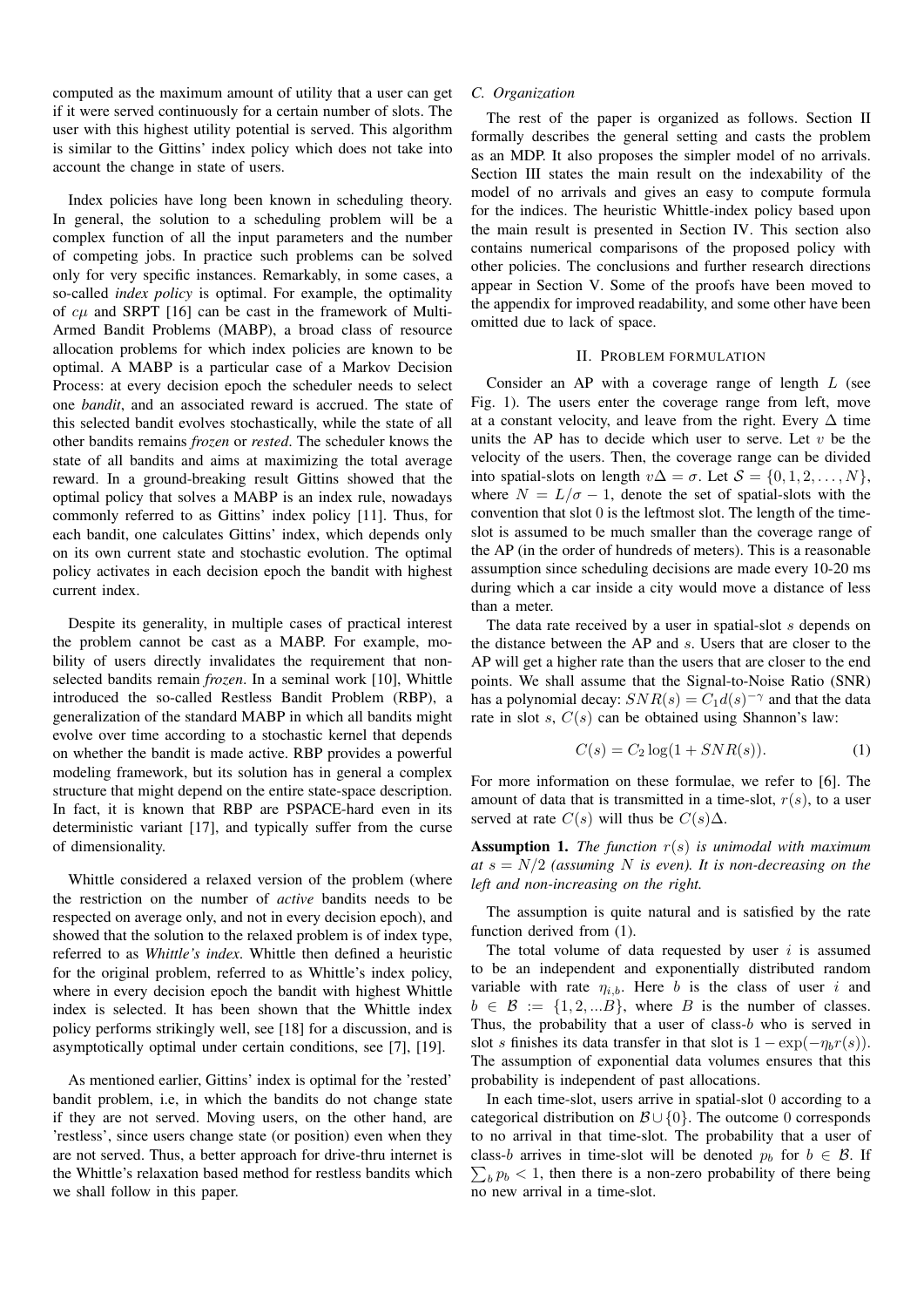## *A. Objective*

In each time-slot, the AP can choose *at most* one user (or a spatial-slot) to serve, that is, its set of actions is  $A = \{e_i\}_{i \in S}$ with  $e_i$  being the unit vector for the *i*th coordinate.

For a given policy  $\pi$  of the AP, let  $S^{\pi}(t) \in (\{0,1\} \times B)^{\mathcal{S}}$ be the stochastic process that indicates whether a spatial-slot is occupied by a user or not and tells the class of the user if it is occupied. The objective of the AP is:

$$
\max_{\pi} \limsup_{T \to \infty} \frac{1}{T} \sum_{t=0}^{T} R(S^{\pi}(t), a^{\pi}(S^{\pi}(t), t)), \quad \text{(OBIEC)}
$$

where  $a^{\pi}(s,t) \in \mathcal{A}$  is the action prescribed by policy  $\pi$  in the state s in time-slot t. And  $R^{\pi}(s, a)$  is reward one-step after choosing action a under  $\pi$  for state s which is described in this below assumption.

Assumption 2. *The reward in a time-slot is sum of the rewards of each user, where the reward of a user is a strictly positive and increasing function of the rate if it is served and* 0 *if it is not served.*

In our problem, reward one-step of a user is its departure probability in that slot, which is a strictly positive and increasing function of that user's rate.

From the assumptions on the data volumes and the arrival process, it can be seen that this problem is a classical averagecost MDP [20]. There exists an optimal stationary (timeindependent) policy that can be computed numerically. The drawback of this formulation, however, is that the number of states in any practical scenario is too large to allow numerical computation. As mentioned in the Introduction, for time-slots of 10–20 ms and a coverage length of 100–200 m, the number of spatial-slots, N, is of the order of a thousand. The state space of  $S(t)$  will have  $\approx B2^{|N|} = B2^{1000}$  elements making the problem intractable. Even for 20–30 spatial-slots, the problem is not computationally tractable in reasonable time.

Instead of treating the problem in its full generality, as a first step, we shall focus on a simplified instance of the problem in which there are no arrivals, that is  $p_b = 0$ ,  $\forall b \in \mathcal{B}$ . This will allow us to obtain certain heuristics that will then be used for the general problem.

## *B. Finite horizon MDP for problem with no-arrivals*

Let there be K users at time 0, and let  $X_k(t) \in \mathcal{N} := \mathcal{S} \cup$  $\{N+1\}$  be the position of user-k in time-slot t. The special state  $N+1$  indicates that the user has departed the system either because it has moved out of the coverage range or because its demand has been satisfied. We shall assume that the parameter of the exponential distribution for user-k is  $\eta_k$ . That is, each user could potentially be of a different class.

Since there are no arrivals, the process  $S(t)$  can be replaced by the process  $\mathbf{X}(t) := (X_1(t), \dots X_K(t))$ . Let  $a_k(t) \in \{0, 1\}$ denote whether user- $k$  was served in slot  $t$  or not.

With these definitions and Assumption 2, it can be seen that the problem (OBJEC) is equivalent to the following problem finite-horizon MDP when there are no arrivals:

$$
\begin{cases}\n\max_{\pi} \quad & \frac{1}{N+1} \sum_{t=0}^{N} \sum_{k=1}^{K} \mathbb{E}_{\mathbf{x}}^{\pi} (R_k(X_k(t), a_k(t)) \\
\text{subject to} \\
& \sum_{k=1}^{K} a_k(t) \le 1, \ t = 0, 1, 2, ..., N, \\
a_k(t) \in \{0, 1\}, \ \forall k, t\n\end{cases}
$$
\n(NOARR)

Here  $X(0) = x$  is the initial position of the users and  $R_k(x, a)$ is the reward obtained (i.e., data transferred) by the user- $k$  when action  $\alpha$  is taken in state  $x$ . The constraints on the actions indicate that at most one user can be served in a time-slot. Further, the horizon of the problem can be constrained to N since all users would have left the coverage range by that time.

In general, optimal policies for finite-horizon problem need not be stationary. However, (NOARR) is a particular type of finite-horizon problem known as the stochastic shortest path problem ([21], e.g.) for which, under certain assumptions, there exists a stationary optimal policy that is the solution of Bellman's equation.

Lemma 1. *Problem* (NOARR) *admits a stationary optimal policy that satisfies Bellman's equation.*

The proof is based on showing that (NOARR) satisfies the sufficient conditions (e.g., Assumptions 1 and 2 in [21]) for a stochastic shortest path problem to have a stationary optimal policy satisfying Bellman's equation.

This result will be important later on when we shall derive a heuristic based on Whittle's index.

With some abuse of notation, let  $r_x = r(x)$ . For a user-k, given  $a_k(t) = a$ ,  $X_k(t)$  has the transition probabilities:

$$
\mathbf{P}_k(y|x,a) = \begin{cases} a e^{-r_x \eta_k} + (1-a), & y = x+1, x \neq N+1; \\ a(1 - e^{-r_x \eta_k}), & y = N+1, x \neq N+1; \\ 1, & y = N+1, x = N+1; \\ 0, & \text{otherwise.} \end{cases}
$$
(2)

It now follows that *(i)* the dynamics of each user is Markovian and is independent of that of the other users conditioned on the action. Further, each user can change state whether it is served or not. *(ii)* the reward function is decomposable into sum of rewards of the individual users.

Problem (NOARR) is thus an instance of the RBP framework considered by Whittle [10], [11]. The bandits in that framework correspond to users in our problem<sup>1</sup>. We note that (NOARR) is a finite-horizon problem whereas most of the work in the literature on RBPs is on the infinite-horizon setting. The fact that (NOARR) is also a classical stochastic shortest path problem allows us to use results of the infinite-horizon setting for the present problem as well.

#### III. WHITTLE'S RELAXATION AND INDEXABILITY

One of the difficulties in solving (NOARR) comes from the constraints that need to be satisfied in each time-slot. To overcome this, Whittle proposed to relax the constraint that at most one user is served (or active) per time and to replace it by the constraint that at most one user is active in average over time. He then considered the Lagrange relaxation of the problem with relaxed constraints and arrived at  $K$  sub-problems—one for each of the  $K$  users—thus reducing the dimension of the problem considerably (from  $N^K$  to N).

Following Whittle's approach, we obtain the following  $K$ sub-problems:

$$
\max_{\pi_k} \sum_{t=0}^N \mathbb{E}_{x_k}^{\pi_k}(R_k(X_k(t), a_k(t)) - \nu \sum_{t=0}^N \mathbb{E}_{x_k}^{\pi_k}(a_k(t))
$$
  
subject to 
$$
a_k(t) \in \{0, 1\}, \forall t
$$
 (SUBP-k)

<sup>1</sup>From now on, we shall use bandits and users interchangeably to mean the same thing. Similarly activating a bandit will mean serving a user.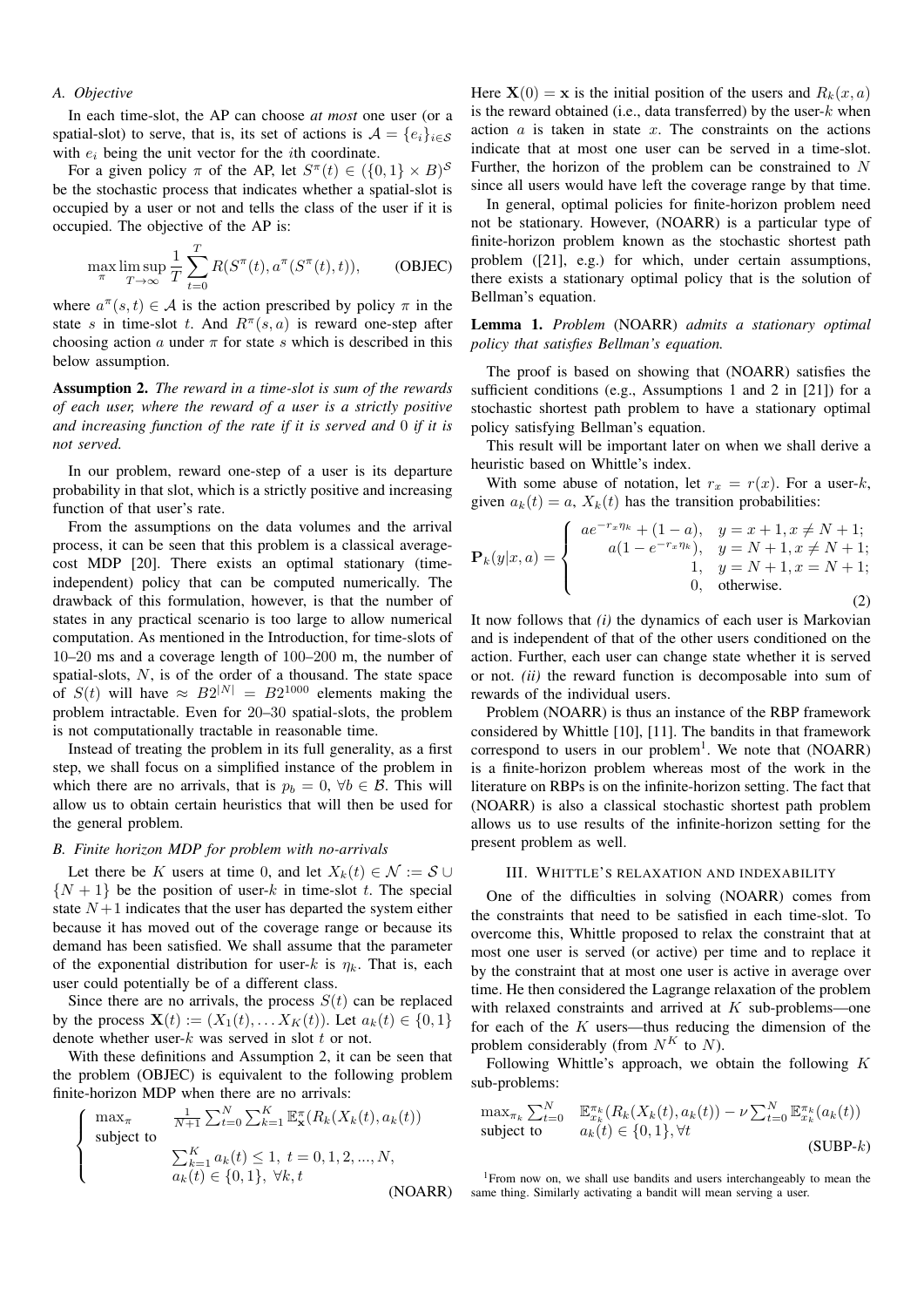where  $\nu$  is the Lagrange multiplier of the relaxation of the constraint of one active user per slot on an average. Subproblem-k,  $(SUBP-k)$ , can be seen as the problem solved by the AP when user-k is alone in the system and there is a penalty  $\nu$ on the actions. Note that each  $(SUBP-k)$  is again a stochastic shortest path problem which can be solved independently of the other users, and to which Lemma 1 can be applied to argue the existence of a stationary optimal policy.

Intuitively,  $\nu$  can be seen as the penalty for being active (or being served) because it reduces the reward for taking  $a_k > 0$ . If  $\nu = -\infty$ , then it is optimal to activate all the bandits while if  $\nu = +\infty$ , then the optimal policy is to inactivate the bandits.

From now on, we concentrate on  $(SUBP-k)$ , and omit index k in the variables to simplify the notation. For a given  $\nu$ , any stationary policy,  $\pi$ , can be characterized by its active set  $\Omega^{\pi}(\nu) = \{x : a(x) = 1\}$  which is the set of states in which the bandit is active. Let  $\Omega^*(\nu) \subset \mathcal{N}$  to be the active set for the optimal policy of (SUBP-k). It can be seen that  $\Omega^*(0) = N$ is the set of all states. This is because there is no penalty for taking  $a = 1$  and in each state this action gives at least as much immediate reward as  $a = 0$ . Similarly,  $\Omega^*(\infty) = \emptyset$  since  $a = 1$ has too high a penalty.

**Definition 1.** *For*  $\nu \in [0, \infty)$ , *a bandit is said to be indexable if*  $\Omega^*(\nu)$  *is monotonically decreasing in*  $\nu$ *, that is*  $\nu_1 \leq \nu_2 \Leftrightarrow$  $\Omega^*(\nu_1) \supseteq \Omega^*(\nu_2)$ .

If a bandit is indexable, we can define the Whittle index of a state (for more details see [10], [11]).

**Definition 2.** *Given an indexable bandit, the Whittle index*  $\nu_x$ *of a state* x*, is the largest value of* ν *such that it is optimal to activate the bandit in that state. That is,*  $v_x = \sup\{v | x \in$  $\Omega^*(\nu)$ .

From the above definition, we have

$$
\nu_x \ge \nu \Leftrightarrow x \in \Omega^*(\nu). \tag{3}
$$

The Fig. 2 illustrates the indexablity of an instance of  $(SUBP-k)$ with  $N = 200$  and  $\eta = 1/3$ . Once a state is in the passive zone it never comes back into the active zone when the multiplier  $\nu$  is increased. Later, we shall prove formally that (SUBP-k) is indeed indexable. The index  $\nu_x$  gives us an indication of how profitable it is to activate the bandit (or serve the user) in state x. If  $\nu_x > \nu_y$ , it means that a higher penalty is required not to serve in state  $x$  compared to state  $y$ . That is, it is more profitable to serve in a state with a higher Whittle index.

This motivates the following *heuristic policy*: given the state, the data rate, and the class of each user in the coverage, the AP serves the user with the highest current Whittle index. For this heuristic to be work, the bandits need to be indexable. In the next section, we show that this is true for the bandits defined by  $(SUBP-k)$  and give a relatively cheap method for the computation of the Whittle indices.

## *A. Indexability*

In the rest of the paper, we shall make the following assumptions which will simplify the presentation. The results carry over under the more general conditions mentioned in Assumptions 1 and 2.

Assumption 3. *1) The probability of leaving due to service in a time-slot in state* x *is approximated by*  $\eta_b r_x$ .



Fig. 2: Illustration of indexability.The darker (resp. lighter) region indicates the bandit is active (resp. passive).  $\eta = 1/3$ and  $N = 200$ .

*2) The reward function is*  $R_k(x, a) = r_x \cdot \eta_k \cdot a$ *. Here, the factor*  $\eta_k$  *can be seen as the weight of user-k.* 

The approximation of probability is justified when the duration of time-slot is small compared to the average time required for service completion. Hence, the probability of departure due to service completion,  $1 - e^{-\eta_b r_x}$  can be approximated by  $\eta_b r_x$ .

For indexability, we shall restrict the domain of  $\nu$  to  $[0, +\infty)$ . Denote by  $V(x, \nu)$  the value function, i.e.

$$
V(x,\nu) = \max_{\pi} \sum_{t=0}^{N} \mathbb{E}_x^{\pi}(R(X(t), a(t)) - \nu \sum_{t=0}^{N} \mathbb{E}_x^{\pi}(a(t)).
$$

From Lemma 1, we know that even though  $(SUBP-k)$  is a finitehorizon problem, its value function satisfies Bellman's equation. That is,  $V$  is the solution of

$$
V(x,\nu) = \max_{a \in \{0,1\}} \left( (R(x,a) - \nu)a + \sum_{y \in \mathcal{N}} \mathbf{P}(y|x,a)V(y,\nu) \right).
$$

Replacing  $R(x, a)$  and  $P(y|x, a)$  with values from Assumption 3, the above equation simplifies to:

$$
V(x,\nu) = \max_{a \in \{0,1\}} \{ (r_x \eta - \nu)a + (1 - r_x \eta a) V(x+1,\nu) \}.
$$
 (4)

Recall that state  $N+1$  is the terminal state in which the user has left, so  $V(N + 1, \nu) = 0$  for any  $\nu$ . For  $x = 0, 1, ...N$ , define:

$$
V^{0}(x, \nu) = V(x+1, \nu),
$$
  
\n
$$
V^{1}(x, \nu) = (r_{x}\eta - \nu) + (1 - r_{x}\eta)V(x+1, \nu).
$$

Eqn. (4) is then  $V(x, \nu) = \max_{\{0,1\}} \{V^1(x, \nu), V^0(x, \nu)\}.$ 

**Remark 1.**  $V^1(x,\nu), V^0(x,\nu), V(x,\nu)$  are continuous and *non-increasing in* ν *since each is the maximum of finite number of continuous and non-increasing functions of* ν*.*

From the definition of indexability (see Definition 2), Whittle's index of state x, is the value of  $\nu$  such that

$$
V^{1}(x, \nu_{x}) = V^{0}(x, \nu_{x}) \text{ with } \nu \in [0, +\infty). \tag{5}
$$

We shall prove that for any x, (5) has *exactly one* solution, called  $\nu_x$ , and thus it is the Whittle index of the state x. The existence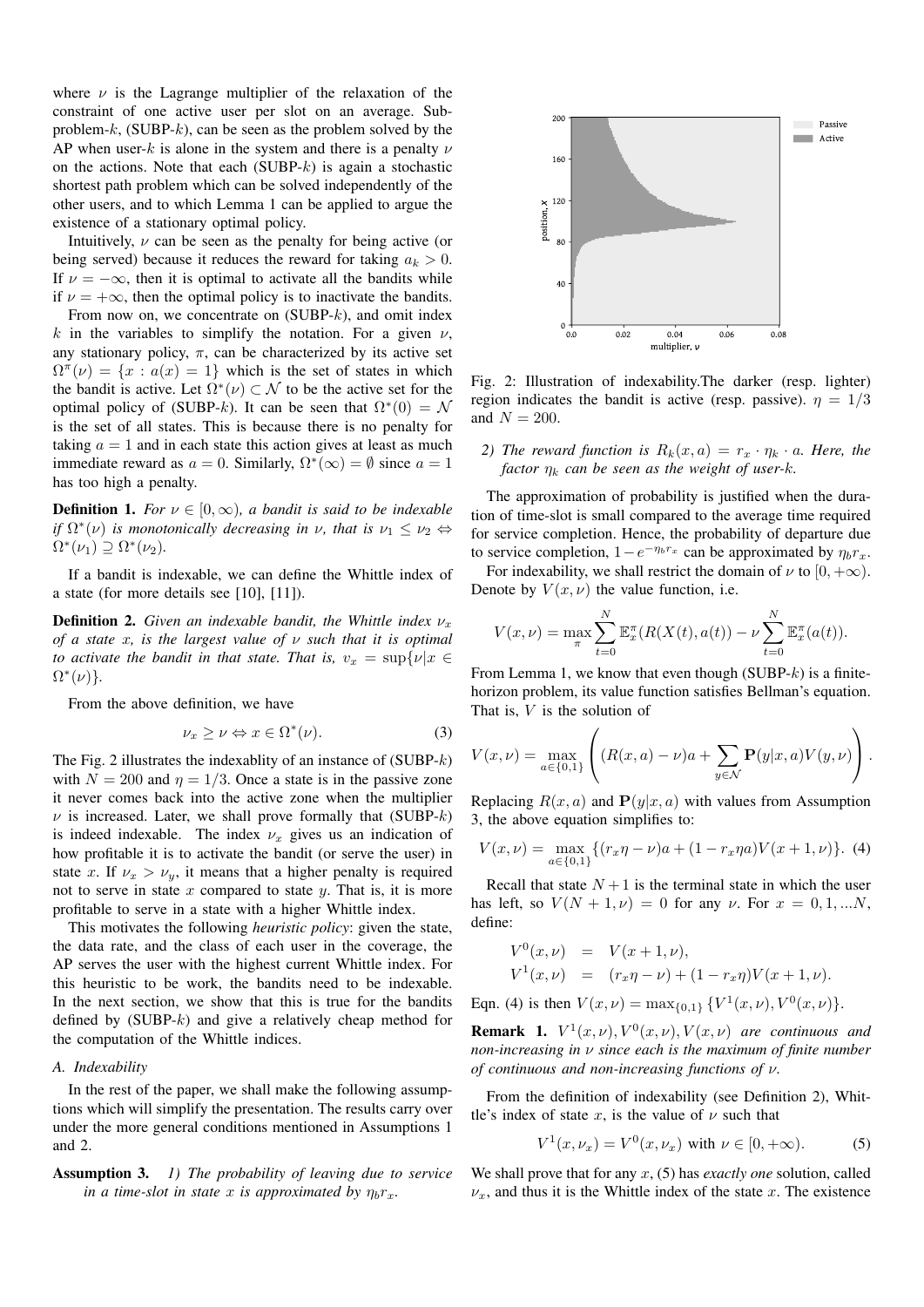and uniqueness of the solution implies indexability. Indeed, if (5) has a unique solution, then due to continuity of  $V^1(x, \nu)$  and  $V^0(x,\nu)$  in  $\nu$  it implies that the sign of  $V^1(x,\nu) - V^0(x,\nu)$ changes only once in  $[0, \infty)$  and this change happens at  $\nu_x$ . Since  $V^1(x,\infty) < V^0(x,\infty)$ , we have  $V^1(x,\nu) < V^0(x,\nu)$  for  $\nu \in [\nu_x, \infty)$  and  $V^1(x, \nu) \geq V^0(x, \nu)$  otherwise. This argument will be made formal in Theorem 1 below.

Assume  $N$  is even (the arguments of the proof also work when  $N$  is odd). It will be convenient to divide the statespace, N, into two subsets: one on the left of the AP,  $\mathcal{N}^-$  =  $\{0, 1, 2, \ldots, N/2 - 1\}$  and one on the right of the AP (including in front of the AP),  $\mathcal{N}^+ = \{N/2, N/2 + 1, ..., N + 1\}$ . For convenience, define  $f(x, \Delta)$  for  $x \in \mathcal{N}^-$ ,  $\Delta \in \mathcal{N}^+$  as follows:

$$
f(x,\Delta) := \frac{r_x \eta \left(1 - \sum_{i=x+1}^{\Delta} r_i \eta \prod_{j=x+1}^{i-1} (1 - r_j \eta) \right)}{1 - r_x \eta \left(\sum_{i=x+1}^{\Delta} \prod_{j=x+1}^{i-1} (1 - r_j \eta) \right)}.
$$
 (6)

The following theorem shows the indexability and gives the formula for the unique solution and characterizes the behavior of the indices.

Theorem 1 (Indexability). *For each state* x*, the equation (5) has a unique solution denoted by*  $\nu_x$ . (SUBP-k) *is thus indexable. Further, the index is given by:*

- *1.1 For*  $x \in \mathcal{N}^+$ *, that is, on the right,*  $\nu_x = r_x \eta$ *, and*  $\nu_{N/2}$  $\nu_{N/2+1} > \cdots > \nu_N$ .
- *1.2 For*  $x \in \mathcal{N}^-$ , that is, on the left,  $\nu_x = f(x, \Delta(x))$  where  $\Delta(x) \in \mathcal{N}^+$  *such that*  $f(x, \Delta(x)) \in [r_{\Delta(x)+1}\eta, r_{\Delta(x)}\eta)$ , *and*  $\nu_0 < \nu_1 < \cdots < \nu_{N/2-1} < \nu_{N/2}$ .

The index of the states on the right-hand side ( $x \in \mathcal{N}^+$ ) is straightforward, and for  $x \in \mathcal{N}^-$  a simple linear search yields  $\Delta(x)$  which can be plugged into (6) to obtain the index.

Consider two symmetric states x and  $N - x$ , with one on the left and the other on the right of the AP. The following proposition shows that Whittle's index policy always gives more priority to the state on the right hand side.

**Proposition 1.** *(Right priority)* Suppose  $r_x$  *is symmetric about*  $x = N/2$ , that is  $r_{N/2-x} = r_{N/2+x}$ . If x and y are symmetric  $(x + y = N)$ *, with* x *on the left*  $(x < N/2)$  *and* y *on the right*  $(y \ge N/2)$ *, then*  $\nu_x < \nu_y$ *.* 

For symmetric states, the Whittle index gives priority to the users on the right-hand side because they leave the system earlier than users on the left who will pass through much more favorable channel conditions later on. Thus, one can wait to serve them later and hope to get a better reward.

## IV. WHITTLE-INDEX BASED POLICY

We now come back to the original optimization problem (OBJEC) for which we propose the following heuristic based on Theorem 1.

Whittle-Index Policy (WIP) (See Algorithm WIP): In each time-slot, the AP takes as input the current position, the data rate and the mean service requirement of each user in its coverage range. Using Theorem 1, it computes the Whittle index for each user. The channel is allocated to the user that has the highest current Whittle index. If there are two or more users with the same index, one is chosen arbitrarily.

The WIP shall be compared with the following policies.

• *Optimal*: obtained by solving (OBJEC) (or (SUBP-k) depending upon the scenario). The optimal policy can only

Algorithm WIP: Heuristic based on Whittle indices

1 for every time step *t* do  
\nInput : Vectors 
$$
X(t)
$$
,  $r_{X(t)}$ , and  $\eta$   
\nOutput:  $a^*$   
\n
$$
a^* \leftarrow 0
$$
\n $i = \arg \max_{k \in K(t)} \nu_{k,X_k(t)} / * \text{ choose one arbitrarily, if more than one}$ \n
$$
a_i^* \leftarrow 1
$$
\n5 end



Fig. 3: Comparison of the one-step reward curve (Greedy), Gittins' index and the Whittle's index for two different values of  $n$ .

be computed for small number of time-slots so will not be shown when this number is large.

- *Greedy*: chooses the user with the best one-step reward, that is, the user with the largest  $r_{x}\eta_{k}$ .
- *Gittins*: serves the user with the best Gittins' index, which is defined as follows. Let  $\tau_s = \min(s, \hat{\tau})$  with  $\hat{\tau} = \inf\{t \geq \tau_s\}$  $0: X(t) = N + 1$ . Then, for state x,

$$
Gi(x) = \sup_{s \ge 1} \frac{\sum_{t=0}^{\tau_s - 1} \mathbb{E}_x(R(X(t), a(t) = 1)}{\tau_s}.
$$
 (7)

- *RMS*: gives priority to the right-most user.
- *LMS*: gives priority to the left-most user.

Fig. 3 illustrates the Whittle index, and compares it with the one-step reward (which is also the departure probability), and Gittins' index. The one-step reward can be seen as the index of the greedy algorithm which chooses the user with the highest one-step reward. To the right of the AP, all the three indices coincide. On the left, however, Whittle index is below the index for greedy (Prop. 1) and Gittins' index is above greedy.

In the first setting, there are no arrivals and all users belong to the same class. The number of time-slots is  $N = 100$ , the mean service requirement is  $\eta^{-1} = 1$ , and the rate curve,  $r_x$ , is given in Fig. 3. There are  $K$  cars at time 0 and their initial position is chosen randomly. Several runs were performed, each with a different initial condition.

For various values of  $K$ , Table I gives the average total reward obtained after averaging over 1000 experiments for different policies. The optimal policy is not evaluated because of the large size of the state-space. The last column of the table gives the percentage improvement of WIP with respect to the greedy policy. WIP outperforms all the other policies, except for RMS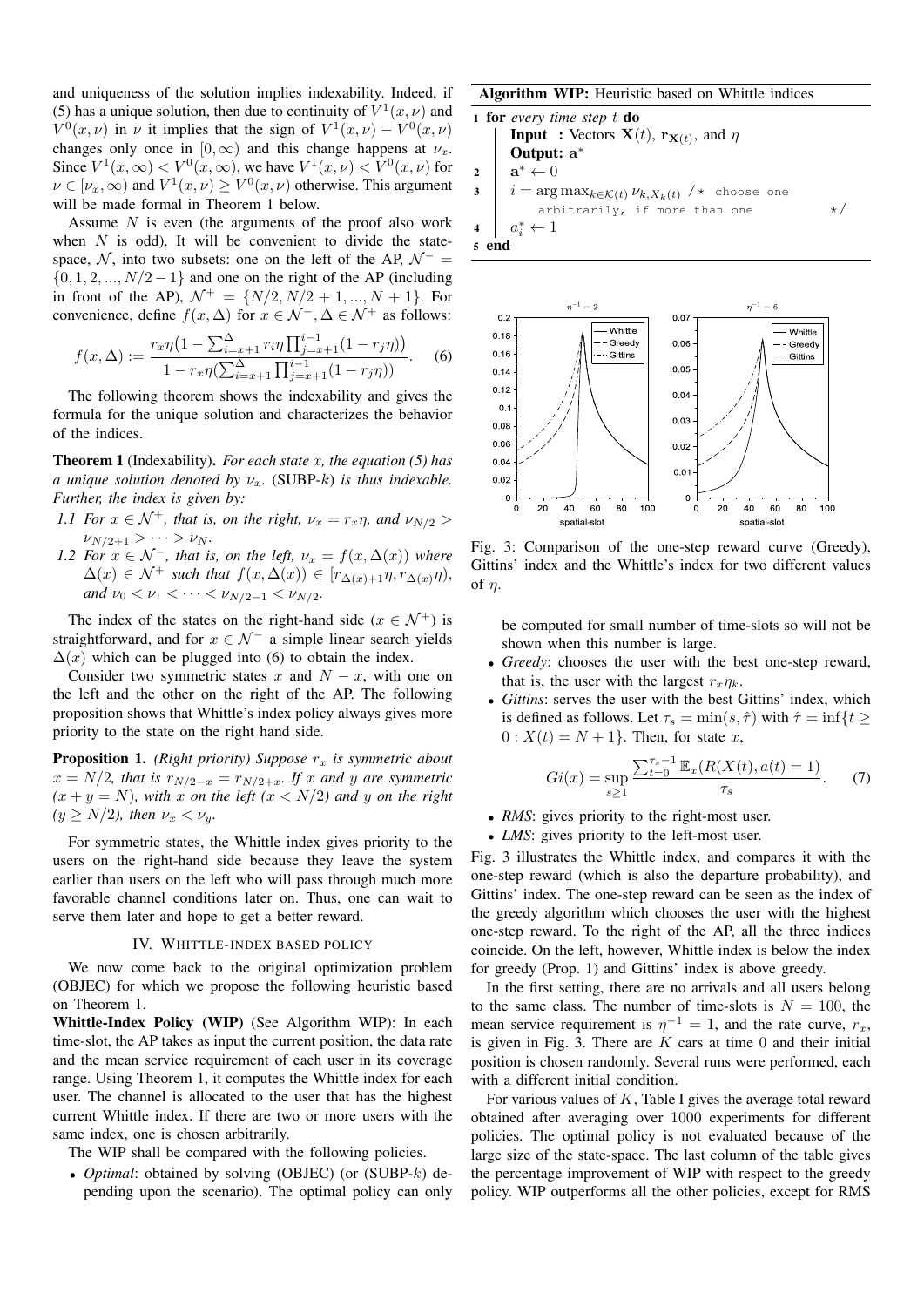TABLE I: Comparison of policies in case of no arrivals

| # users<br>Κ   | Whittle<br>(W) | Greedy<br>(G) | <b>Gittins</b> | <b>RMS</b> | <b>LMS</b> | $\%$<br>gain<br>W vs G |
|----------------|----------------|---------------|----------------|------------|------------|------------------------|
| $\overline{2}$ | 0.0195         | 0.0188        | 0.0187         | 0.0197     | 0.0186     | 3.7                    |
| 5              | 0.043          | 0.039         | 0.039          | 0.045      | 0.037      | 10.3                   |
| 10             | 0.082          | 0.070         | 0.069          | 0.077      | 0.061      | 17.1                   |
| 20             | 0.129          | 0.114         | 0.113          | 0.080      | 0.086      | 13.2                   |
| 40             | 0.195          | 0.190         | 0.189          | 0.080      | 0.109      | 2.6                    |
| 60             | 0.226          | 0.224         | 0.224          | 0.080      | 0.122      | 0.9                    |

for low values of  $K$ . At the two extreme values of  $K$ , both WIP and Greedy have the same performance but for moderate number of users one can gain up to 17% with WIP.

Numerical results when there are new arrivals: We now move to setting with new arrivals to the systems. Recall that in each time-slot a new user of class-b arrives with a probability  $p<sub>b</sub>$  in the left-most spatial-slot. We first compare the policies for a small number of spatial-slots,  $N = 11$ , and one class of users. This allows us to compute the average reward of the optimal policy. In Fig. 4, the average total reward is plotted for the policies as a function of the probability of new arrival. We observe that Whittle policy almost overlaps with the optimal policy, and outperforms all the others. The closeness to optimality is a coincidence and need not always happen.



Fig. 4: Comparison of policies when there are new arrivals, number of spatial-slots is small  $(N = 11)$  and one class of users.

As a final comparison, for  $N = 100$  and three classes of users, we show in Fig. 5 the average total reward of different policies as a function of the probability of new arrival denoted by  $p$ , after averaging over 1000 experiments for different policies. Here  $p_b = 1/3p$ ,  $\forall b$ , that is, a new arrival belongs to one of the three classes with equal probability. The mean service requirements of the three classes are:  $\eta_1^{-1} = 0.8$ ,  $\eta_2^{-1} = 1.4$ , and  $\eta_3^{-1} = 4.2$ . The optimal policy cannot be computed for this  $N$ . This time the optimal policy is not shown because the state-space is too big to allow for its computation.

It is observed that the Whittle policy performs much better than the greedy policy when there are more number of classes. The improvement is visible for a larger range of the probability of new arrivals compared to when there is only one class of users.



Fig. 5: Policy comparison when there are new arrivals, number of spatial-slots is large  $(N = 100)$  and three user classes.

#### V. CONCLUSIONS AND FUTURE WORK

Whittle's restless multi-armed bandit provides an elegant framework for computing scheduling decisions in a drive-thru internet scenario. The mobility model of this scenario makes the problem indexable and allows for an easy computation of the Whittle index. This index has the property that, between two users who have the same rate but who are on the opposite sides on the access point, it gives priority to the user on the right because the user on the left can be served later on. It was seen from numerical experiments that the heuristic policy based on Whittle index (WIP) outperforms the greedy policy in various settings including dynamic arrivals and heterogeneous users.

This framework opens several interesting questions related to the optimality-gap of the proposed heuristic as well as generalizations of indexability to models with users moving on larger networks and with varying speeds. A formal proof showing that WIP is better than greedy is also open.

#### **REFERENCES**

- [1] Nan Cheng, Ning Lu, Ning Zhang, Xuemin (Sherman) Shen, and Jon W. Mark. Vehicular WiFi offloading. *Veh. Commun.*, 1(1):13–21, January 2014.
- [2] D. Jia, K. Lu, J. Wang, X. Zhang, and X. Shen. A survey on platoonbased vehicular cyber-physical systems. *IEEE Communications Surveys Tutorials*, 18(1):263–284, Firstquarter 2016.
- [3] J. J. Alcaraz, J. Vales-Alonso, and J. Garcia-Haro. Link-layer scheduling in vehicle to infrastructure networks: An optimal control approach. *IEEE Journal on Selected Areas in Communications*, 29(1):103–112, January 2011.
- [4] Qiang Zheng, Kan Zheng, Periklis Chatzimisios, and Fei Liu. Joint optimization of link scheduling and resource allocation in cooperative vehicular networks. *EURASIP Journal on Wireless Communications and Networking*, 2015(1):170, Jun 2015.
- [5] D. Jia, R. Zhang, K. Lu, J. Wang, Z. Bi, and J. Lei. Improving the uplink performance of drive-thru internet via platoon-based cooperative retransmission. *IEEE Transactions on Vehicular Technology*, 63(9):4536– 4545, Nov 2014.
- [6] Q. Wang, P. Fan, and K. B. Letaief. On the joint V2I and V2V scheduling for cooperative vanets with network coding. *IEEE Transactions on Vehicular Technology*, 61(1):62–73, Jan 2012.
- [7] Richard R. Weber and Gideon Weiss. On an index policy for restless bandits. *Journal of Applied Probability*, 27(3):637–648, 1990.
- [8] Samuli Aalto, Pasi Lassila, and Prajwal Osti. Whittle index approach to size-aware scheduling with time-varying channels. In *Proceedings of the 2015 ACM SIGMETRICS International Conference on Measurement and Modeling of Computer Systems*, SIGMETRICS '15, pages 57–69, New York, NY, USA, 2015. ACM.
- [9] M. Larrnaaga, U. Ayesta, and I. M. Verloop. Dynamic control of birthand-death restless bandits: Application to resource-allocation problems. *IEEE/ACM Transactions on Networking*, 24(6):3812–3825, December 2017.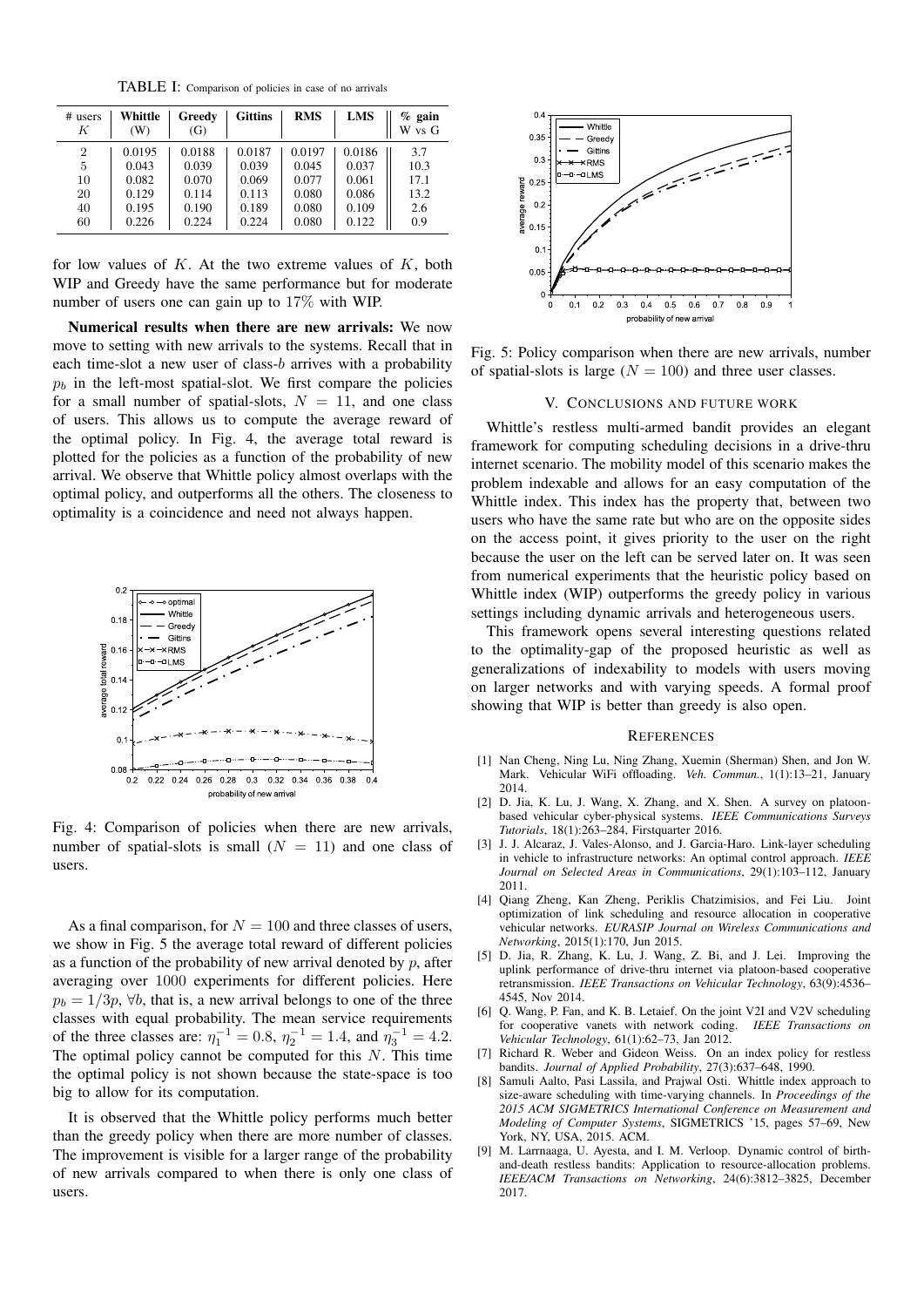- [10] P. Whittle. Restless bandits: Activity allocation in a changing world. *Journal of Applied Probability*, 25:287–298, 1988.
- [11] John Gittins, Kevin Glazebrook, and Richard Weber. *Multi-armed Bandit Allocation Indices*. John Wiley & Sons, 2011.
- [12] Vivek S. Borkar and Sarath Pattathil. Whittle indexability in egalitarian processor sharing systems. *Annals of Operations Research*, 2017.
- [13] Arjun Anand and Gustavo de Veciana. A Whittle's index based approach for qoe optimization in wireless networks. In *Abstracts of the 2018 ACM International Conference on Measurement and Modeling of Computer Systems*, SIGMETRICS '18, pages 39–39, New York, NY, USA, 2018. ACM.
- [14] C. Buyukkoc, P. Varaya, and J. Walrand. The  $c\mu$  rule revisited. Adv. Appl. *Prob.*, 17:237–238, 1985.
- [15] M. Xing, J. He, and L. Cai. Maximum-utility scheduling for multimedia transmission in drive-thru internet. *IEEE Transactions on Vehicular Technology*, 65(4):2649–2658, April 2016.
- [16] L.E. Schrage and L.W. Miller. The queue M/G/1 with the shortest remaining processing time discipline. *Operations Research*, 14:670–684, 1966.
- [17] C.H. Papadimitriou and J.N. Tsitsiklis. The complexity of optimal queueing network. *Mathematics of Operations Research*, 24(2):293–305, 1999.
- [18] J. Niño-Mora. Dynamic priority allocation via restless bandit marginal productivity indices. *TOP*, 15(2):161–198, 2007.
- [19] I.M. Verloop. Asymptotically optimal priority policies for indexable and non-indexable restless bandits. *Annals of Applied Probability*, 2016.
- [20] Dimitri P. Bertsekas. *Dynamic Programming: Deterministic and Stochastic Models*. Prentice-Hall, Inc., Upper Saddle River, NJ, USA, 1987.
- [21] Dimitri P. Bertsekas and John N. Tsitsiklis. An analysis of stochastic shortest path problems. *Mathematics of Operations Research*, 16(3):580– 595, 1991.

#### APPENDIX

We divide the proof of Theorem 1 into three steps:

- Proof of the existence of the solution of (5), which is given in Proposition 2.
- Proof of Theorem 1.1 for the states on the right. The statement is given in Proposition 3.
- Proof of Theorem 1.2 for the states on the left. This is presented in Proposition 4.

Proposition 2. *For each* x*, the* (5) *has at least one solution*  $\nu \in (0, +\infty)$ .

For the proof of Prop. 2, we need the following two lemmas.

**Lemma 2.** If  $\nu = 0$ ,  $V^1(x, 0) > V^0(x, 0)$ , for  $x = 0, 1, \dots N$ .

The proof of this lemma has been omitted due to space restrictions.

**Lemma 3.** *For any*  $\nu > \max_{x=0,1,...N} \{r_x \eta\}$ ,  $V^1(x,\nu) <$  $V^0(x,\nu), x = 0, 1, ...N.$ 

*Proof:* We prove by induction in reverse direction from state N to state 0. For  $x = N$ ,

$$
V^{1}(N,0) = r_{N}\eta - \nu < 0 = V^{0}(N,0),
$$

since  $r_x \eta < \nu$ . So,  $V(N, 0) = V^1(N, 0)$ .

Suppose the claim is true until state x, i.e,  $V^1(y,0)$  <  $V^{0}(y,0)$  so that, for any  $y \geq x$ ,  $V(y,0) = V^{0}(y,0)$ . Then, by value interaction we have:

$$
V(y,0)=0
$$

for any  $y > x$ . Thus, for state  $x - 1$ , we have

$$
V^1(x-1,0) = r_{x-1}\eta - \nu < 0 = V^0(x-1,0).
$$

*Proof of Prop. 2:* Using these two above lemmas and the continuity  $V^1(x, \cdot)$  and  $V^0(x, \cdot)$  in the second variable, we conclude that (5) each has at least one solution.

For the other two parts of the proof of Theorem 1, we need the following lemmas. The proofs have been omitted due to lack of space.

**Lemma 4.** If  $A_1, B_1, A_2, B_2, ..., A_k, B_k > 0, k \ge 2$  and  $\frac{A_1}{B_1}$  <  $\frac{A_2}{B_2}$  <  $\cdots$  <  $\frac{A_k}{B_k}$  then  $A_1$  $\frac{A_1}{B_1} < \frac{A_1 + A_2}{B_1 + B_2}$  $\frac{A_1 + A_2}{B_1 + B_2}$  <  $\cdots$  <  $\frac{A_1 + A_2 + \cdots + A_k}{B_1 + B_2 + \cdots + B_k}$  $\frac{B_1 + B_2 + \cdots + B_k}{B_1 + B_2 + \cdots + B_k}$ .

**Lemma 5.** *If*  $A_1 > A_2 + A_3 + \cdots + A_k > 0, B_1 > B_2 + B_3 +$  $\cdots + B_k > 0, k \ge 2$  and  $\frac{A_1}{B_1} > \frac{A_2}{B_2} > \cdots > \frac{A_k}{B_k}$  then

$$
\frac{A_1}{B_1} < \frac{A_1 - A_2}{B_1 - B_2} < \dots < \frac{A_1 - A_2 - \dots - A_k}{B_1 - B_2 - \dots - B_k}.
$$

For every  $\Delta > x$ , define:

$$
a(x, \Delta) := 1 - \sum_{i=x+1}^{\Delta} r_i \eta \prod_{j=x+1}^{i-1} (1 - r_j \eta),
$$

$$
b(x, \Delta) := \sum_{i=x+1}^{\Delta} \prod_{j=x+1}^{i-1} (1 - r_j \eta).
$$

Then we can rewrite f as:

$$
f(x, \Delta) = \frac{r_x \eta a(x, \Delta)}{1 - r_x \eta b(x, \Delta)}.
$$

We now state the result on the uniqueness of the solution of (5) on the right hand side, and give its properties. We also characterize the behaviour of the value function in this region which will be used later for the proof of Theorem 1.

**Proposition 3.** *(For Theorem 1.1) For any*  $x \ge N/2$ *, Eqn.* (5) *has a unique solution*  $\nu_x$ *. Moreover, we have:* 

- *1)*  $\nu_x = r_x \eta$ . Thus,  $\nu_{N/2} > \nu_{N/2+1} > \cdots > \nu_N$ .
- *2) The value function takes the following form:*  $\star$  *If*  $\nu \geq r_x \eta$ *, then*  $V(x,\nu) = 0$ *,*

$$
\star \text{ If } 0 \le \nu < r_x \eta, \text{ then}
$$

$$
V(x,\nu) = \sum_{i=x}^{y} \left( \prod_{j=x}^{i-1} (1 - r_j \eta) \right) (r_i \eta - \nu), \quad (8)
$$

*where*  $y \in \{x, x+1, ..., N\}$  *is such that*  $r_{y+1}\eta \leq \nu < r_y\eta$ , *with the convention*  $r_{N+1} = 0$ *.* 

The proof of this proposition has been omitted due to space restrictions. Next, we move to the proof of Theorem 1.2.

**Proposition 4.** *(For Theorem 1.2) For every state on LHS*  $x \leq$  $N/2−1$ *, Eqn.* (5) has a unique solution  $\nu_x$ *. Moreover, we have: 1)*

$$
\nu_x = f(x, \Delta^*(x)),
$$

where 
$$
\Delta^*(x) \ge N/2
$$
 is chosen such that  $f(x, \Delta^*(x)) \in [r_{\Delta^*(x)+1}\eta, r_{\Delta^*(x)}\eta)$ .

*2)*  $\nu_x$  *increases in x on LHS, i.e,* 

$$
\nu_0 < \nu_1 < \nu_2 < \cdots < \nu_{N/2-1} < r_{N/2}\eta = \nu_{N/2}.
$$

*3) The value function has the following form:*  $\star$  *If*  $\nu \geq \nu_x$ *, then*  $V(x,\nu) = V(x+1,\nu)$ *.*  $\star$  *If*  $0 \leq \nu < \nu_x$ *, then* 

$$
V(x,\nu) = (r_x \eta - \nu) + (1 - r_x \eta) V(x+1,\nu).
$$